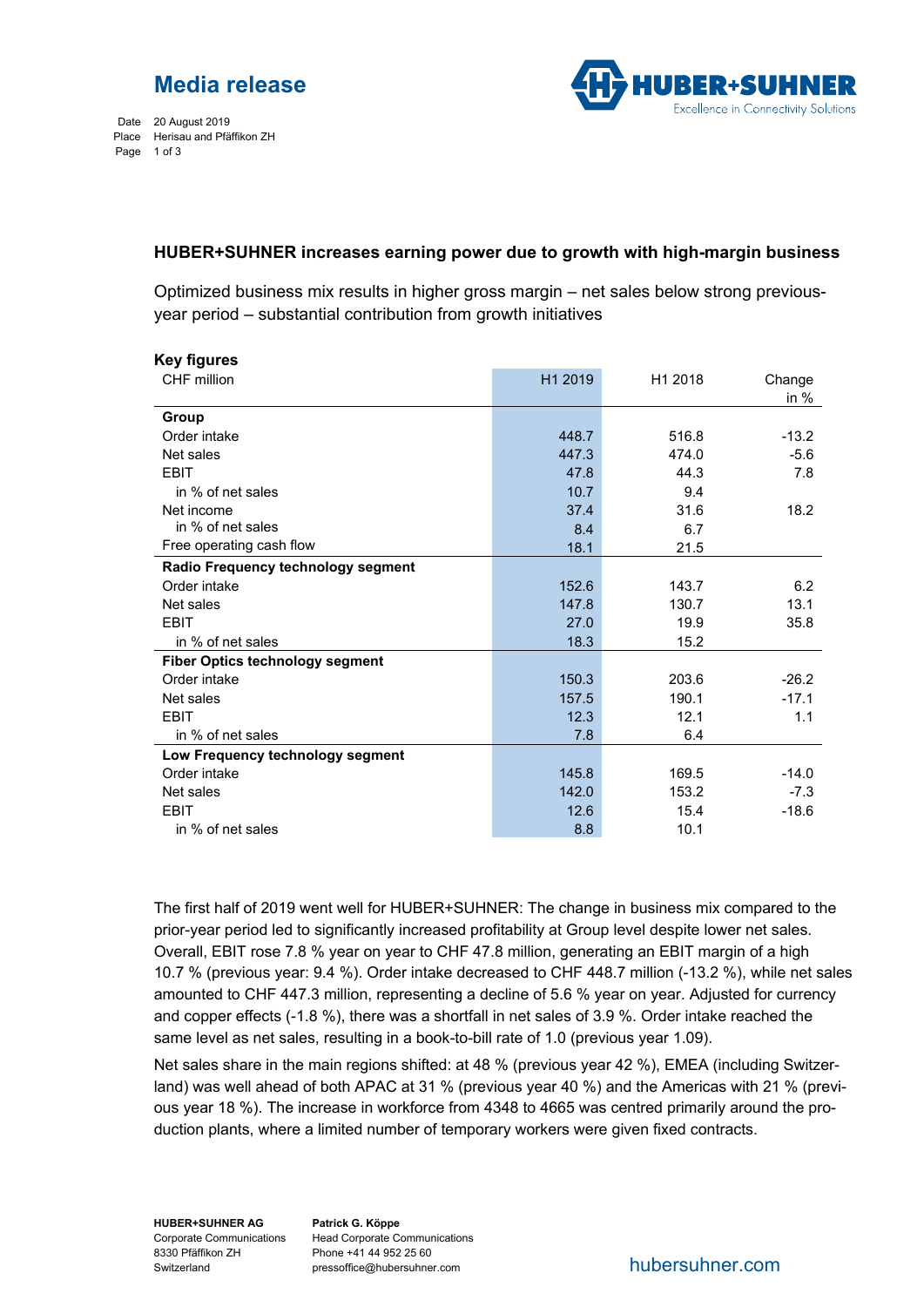Date 20 August 2019 Place Herisau and Pfäffikon ZH Page 2 of 3



#### **Strong growth in industrial; net sales decline in communication and transportation**

The 18.6 % decline in net sales in the communication market was due entirely to a significantly lower volume from a single large-scale project on the Indian subcontinent. The transportation market was 9.3 % down on the very strong previous-year period. This was attributable to lower momentum on the Asian railway market than one year ago. The industrial market grew by 27.9 %, with the test and measurement, as well as aerospace and defense submarkets seeing the highest increases.

### **Strong growth in Radio Frequency – further significant increase in profitability**

The Radio Frequency technology segment continued to develop very positively. Order intake of CHF 152.6 million was up 6.2 % year on year, while net sales of CHF 147.8 million represented growth of 13.1 %. This resulted in an EBIT of CHF 27.0 million or an EBIT margin of 18.3 %, more than three percentage points higher than the prior-year period. The increased need for safety in many regions of the world and the strong demand for precision test and measurement components had a positive effect in the first half of the year and underline the strong position of HUBER+SUHNER in the manufacture of extremely reliable radio frequency components for a wide range of industrial applications.

### **Fiber Optics sees continued upturn in profitability despite lower volumes**

In the first half of 2019, the Fiber Optics technology segment recorded a decline both in order intake, which stood at CHF 150.3 million (-26.2 %), and net sales, which amounted to CHF 157.5 million (-17.1 %). This was a result of the expected lower year-on-year volumes from infrastructure projects for the expansion of mobile communication networks to the 4G / LTE standard. In absolute terms, however, EBIT for the first six months was still slightly up on the previous year, at CHF 12.3 million. The EBIT margin increased by almost one and a half percentage points to 7.8 %. Business in the high-margin market segments of data centers and WAN / access networks, where there is a sustained expansion of capacities to cope with rapidly growing data volumes, continued to expand compared with the same period last year.

### **Net sales in Low Frequency at lower level although growth opportunities still intact**

In the Low Frequency technology segment, the very strong prior-year period had a base effect, which led to a significant flattening of the momentum in the first half of 2019. This had an impact on order intake, which decreased to CHF 145.8 million (-14.0 %) year on year, while net sales declined to CHF 142.0 million (-7.3 %). The EBIT of CHF 12.6 million equated to an EBIT margin of 8.8 %, after achieving a level just within the double-digit range in the prior-year period. The smaller automotive submarket saw positive growth. The continuing trend towards electromobility on the roads is now starting to include major utility vehicle and bus manufacturers. Business in the railway submarket was down year on year. The previous year's very high volumes from the Asian region in particular were unsustainable. Globally, however, the railway market remained at a good level and the many project tenders indicate a continuation of this trend.

**HUBER+SUHNER AG**  Corporate Communications 8330 Pfäffikon ZH Switzerland

**Patrick G. Köppe**  Head Corporate Communications Phone +41 44 952 25 60 pressoffice@hubersuhner.com